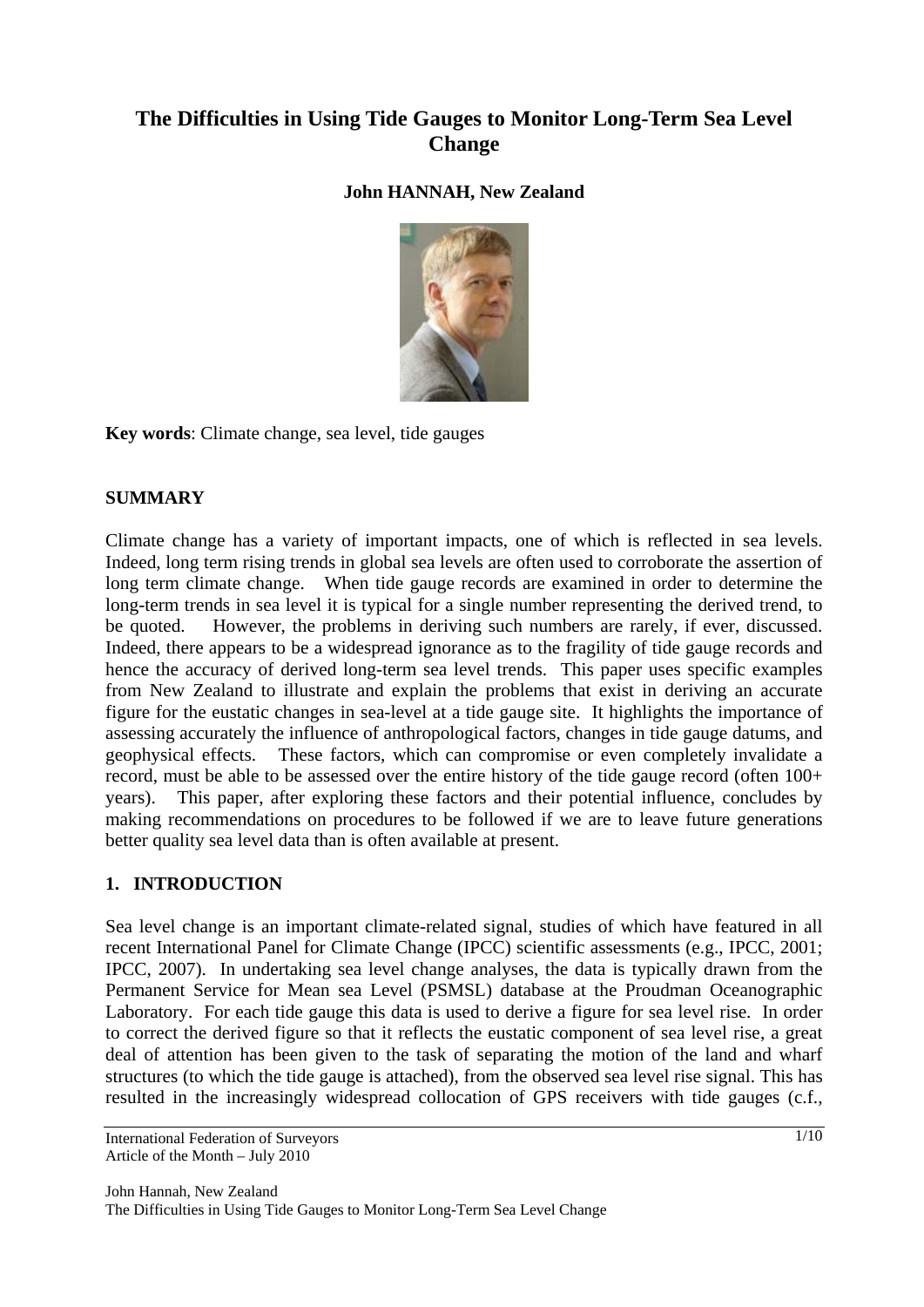Woppelman, 2007). In addition to these land based studies, satellite altimetry has advanced to the point whereby TOPEX and JASON 1 time series are now being used to assess long term sea level changes over the open oceans. Such studies, while separate from the land based tide gauge studies, are not independent in that the data from certain coastal tide gauges have been used for altimeter calibration purposes (e.g., Chambers et al, 1998; Nerem and Mitchum, 2001).

In nearly all of these studies, the tide gauge data is typically assumed to be high quality and not subject to question. This important assumption is rarely, if ever challenged. However, if such a high quality record is to be obtained it is essential that issues such as the datum history of the tide gauge and local wharf movements be well documented and verified. Given that many gauges are located in port facilities where wharf removal, development, and/or extensions occur, this is easier said than done. Indeed, New Zealand experience indicates that some primary gauges have been renewed, replaced or changed at least five or six times in their 100 year history. In addition, it is not uncommon for tide gauges to malfunction for significant periods of time thus offering the possibility of a (potentially) biased tidal record. This study, then, attempts to highlight the importance of the above factors, giving specific examples of how the analyses of New Zealand's long term sea level trends have been influenced by them and illustrating how a record can be invalidated by poor information. While the examples have been drawn from New Zealand experience, they illustrate problems that are generic in nature to much of the available tide gauge data.

Other issues that arise in long-term sea level change analyses include the influence of geophysical effects and the length of the tide gauge record, Douglas (1997) pointing out that a gauge record needs to be at least 60 years in length if incorrect estimates of sea level change are to be avoided.

The paper concludes by making some practical recommendations on procedures to be followed if future generations of investigators are to be left higher quality, long term data sets than are currently available.

# **2. POSSIBLE ERRORS IN THE SEA LEVEL ANALYSIS PROCESS**

# **2.1 Tide Gauge Errors**

Most pre-1980 sea level data have been collected from float activated tide gauges, an example of which is shown in Figure 1 below. The sea enters the float chamber via a small orifice at the bottom. The orifice (and chamber), act as a mechanical low-pass filter that eliminates high frequency wave action. As the float rises and falls with the tide, it is connected by a pulley mechanism to a mechanical recording device that in turn causes the tidal signal to be traced out on a paper graph. The paper graph rotates (typically on a drum), that is in turn driven by a mechanical clock. Much of the historical tide gauge data held by the PSMSL will have been collected off paper charts produced by such devices.

International Federation of Surveyors Article of the Month – July 2010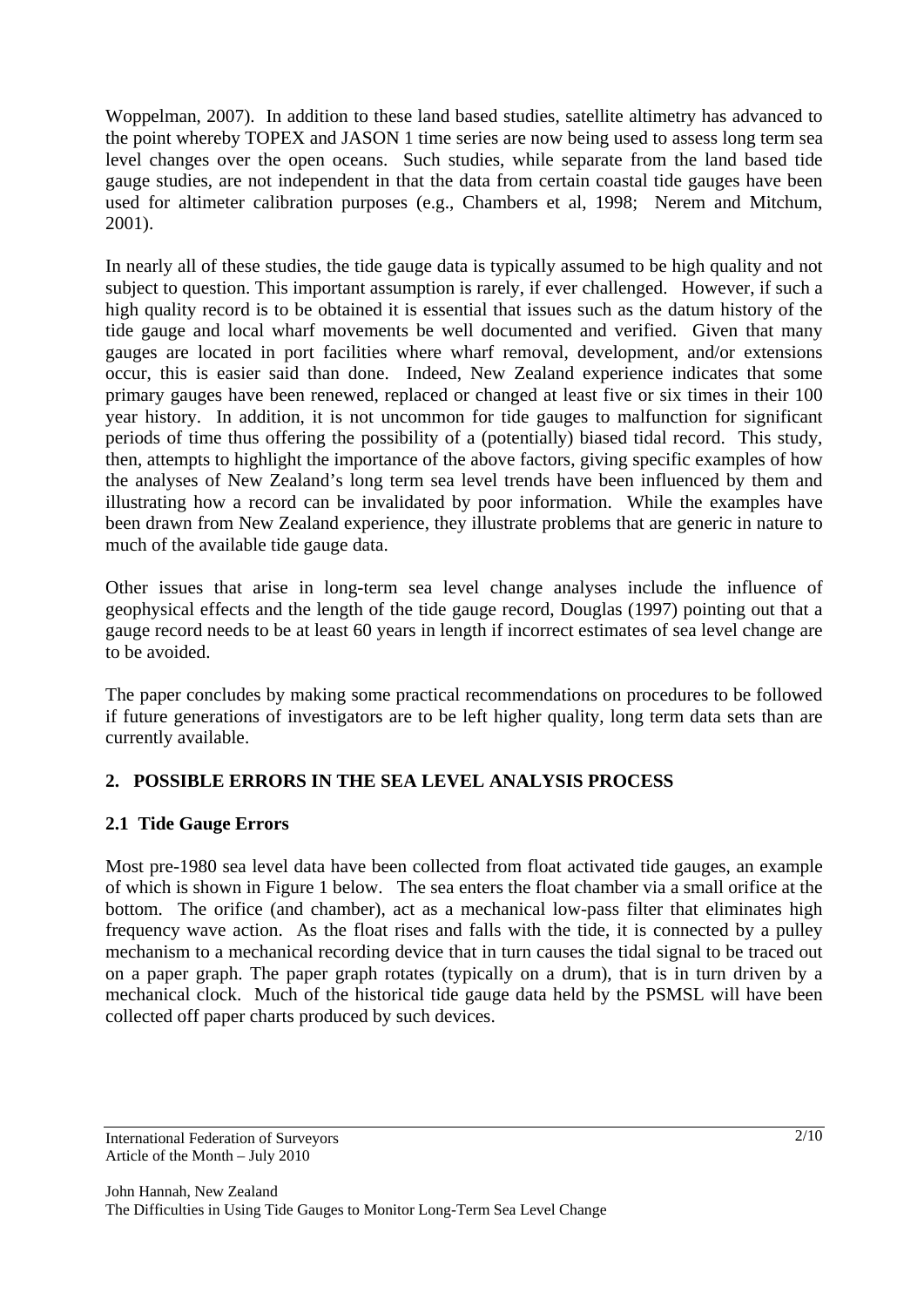

**Figure 1.** Float Activated Tide Gauge (Hydrographer of the Navy, 1969)

These particular gauges have a number of well known error sources, including:

- (a) Sediment collecting in the bottom of the stilling well. This was often evidenced by a flattened low water tidal curve – the float would sit on the sediment at or near low water and fail to delineate the change in the low water tide. Due to the biases likely to be introduced, data demonstrating this behavior needs to be rejected from any subsequent sea level trend analysis.
- (b) Friction in the float mechanism. The tidal constituents used in harmonic analysis are comprised of the amplitude and phase of a combination of cosine functions superimposed upon each other (cf.,Pugh, 2004). The rate of change in the tide is zero at high and low water and very close to zero in the near proximity. Excess friction in the float mechanism (perhaps due to lack of maintenance) results in the float "sticking" at these points thus creating an arbitrary flattening of the tidal curves at both high and low tide. In the recent digitization of the sea level data at New Plymouth, for example, this lack of definition was sometimes observed for days on end. Unless there is a symmetry in these effects about the mean tide, data demonstrating this type of behaviour should also be rejected.
- (c) Clock errors. This problem arises either when the clock has been incorrectly set or because it drifts with time. It is not uncommon to find errors of one hour or more in the record. In mid-latitude regions, such as New Zealand, this can easily produce a difference between the observed tide (as delineated on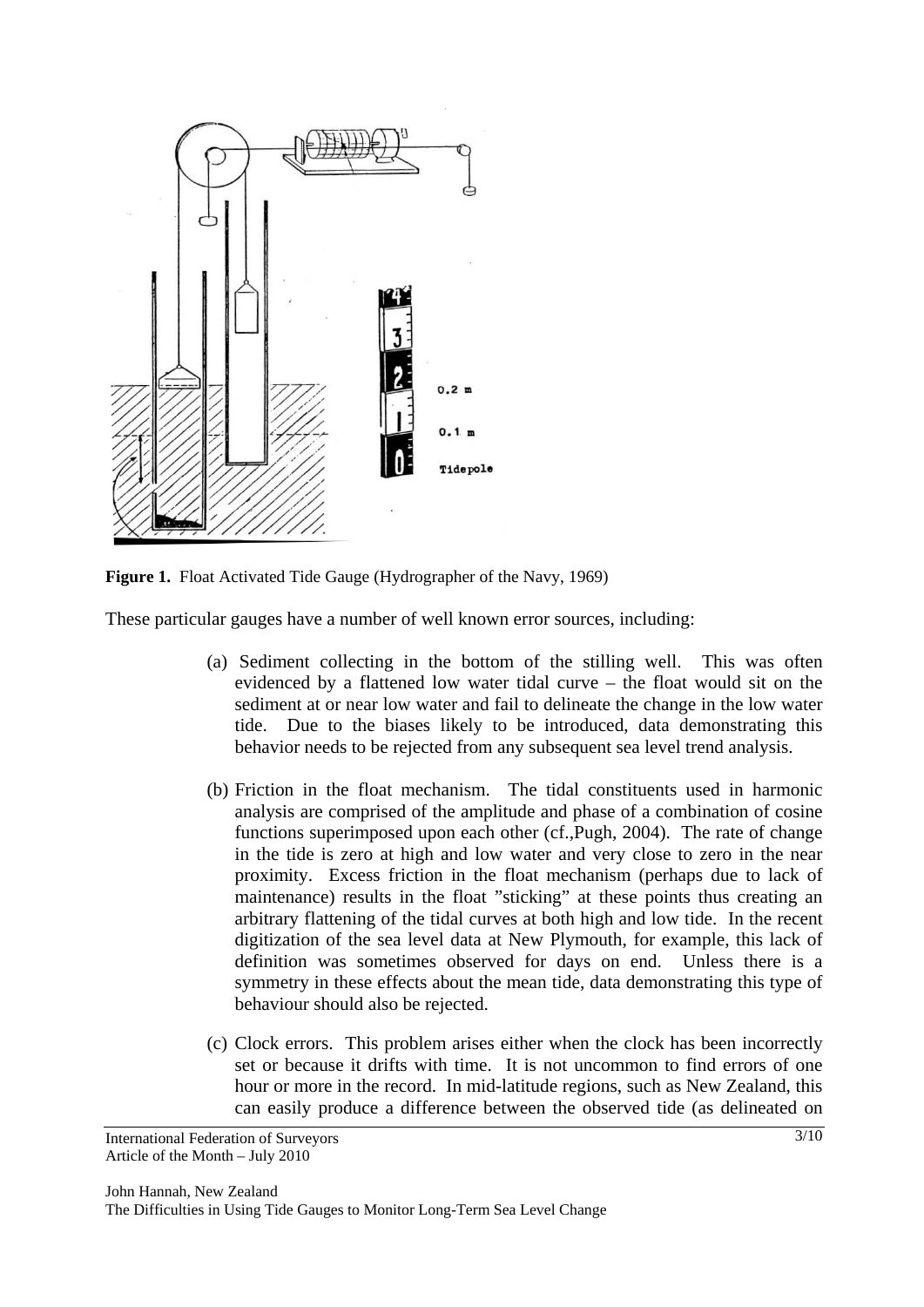the tide chart), and the predicted tide of 700 mm – 800 mm. In reality, however, these timing errors have little influence on the monthly and annual sea level means that are used in long-term sea level trend studies.

(d) Gauge setting errors. The traditional mechanism for calibrating a float activated tide gauge was to observe the water level on the tide pole adjacent to the gauge and then to ensure that this reading was reflected on the chart record. Some old gauges (e.g., Foxboro gauges) could be set to little better than 0.2 ft. Setting errors of 0.2 ft – 0.3 ft (0.06 m – 0.09 m) appear to have been reasonably common. Such settings would typically occur when the paper tide graphs (rolls) were changed (i.e., anywhere between every two weeks and two months). Assuming a standard deviation for the gauge setting of 0.25 ft, (0.076 m) and a setting interval of one month, then the contribution of this error to the standard deviation associated with an annual MSL could be expected to be in the order of 0.022 m.

In recent years mechanical tides gauges have been replaced by electronic tide gauges whereby the sea level is sensed by bouncing an electronic signal off the water surface to an associated sensor unit either above or below. Typically, a burst of readings are made over a short time period (say 30 sec) and a mean figure for the sea surface obtained. This occurs at some predetermined interval such as 10 minutes. Such gauges are thus capable of producing much higher frequency, and more precise data than was possible from the old tide charts. Other gauge types exist such as pressure gauges and "bubbler" type gauges. Douglas (2001) provides a brief summary of these.

However, even with electronic gauges, the calibration problem (equivalent to the gauge setting error) remains. In addition some, such as the quartz crystal pressure gauges, can drift severely with time. Indeed, New Zealand experience with one such pressure gauge at Cape Roberts in the Antarctic has shown that a calibration interval of two to three years is inappropriate – the data being so contaminated with drift errors as to be essentially unusable. While a calibration period of at least six months is preferred, logistical constraints have limited the calibration of the Cape Roberts gauge to 12 monthly intervals.

New Zealand experience further indicates that the most important issue in obtaining high quality monthly or annual MSL data is the care and maintenance of the gauge. Poor maintenance is often indicated by long periods of gauge outage, frequent breaks in the tidal record, timing errors and poor curve definition at high and/or low water. Where a gauge has been well maintained (such as with the Auckland and Wellington gauges), a posteriori error analysis undertaken on the full sets of digital data collected over 100 years indicate that an annual sea level means should be able to be given a standard deviation of between 0.020 m and 0.025 m (Hannah, 2004).

## **2.2 Datum Errors**

In attempting to derive a long-term sea level trend, datum errors, generally arising from anthropological factors, are by far the most important to resolve. Unlike gauge errors that are greatly reduced by the quantity of data collected and the resulting meaning process, datum

International Federation of Surveyors Article of the Month – July 2010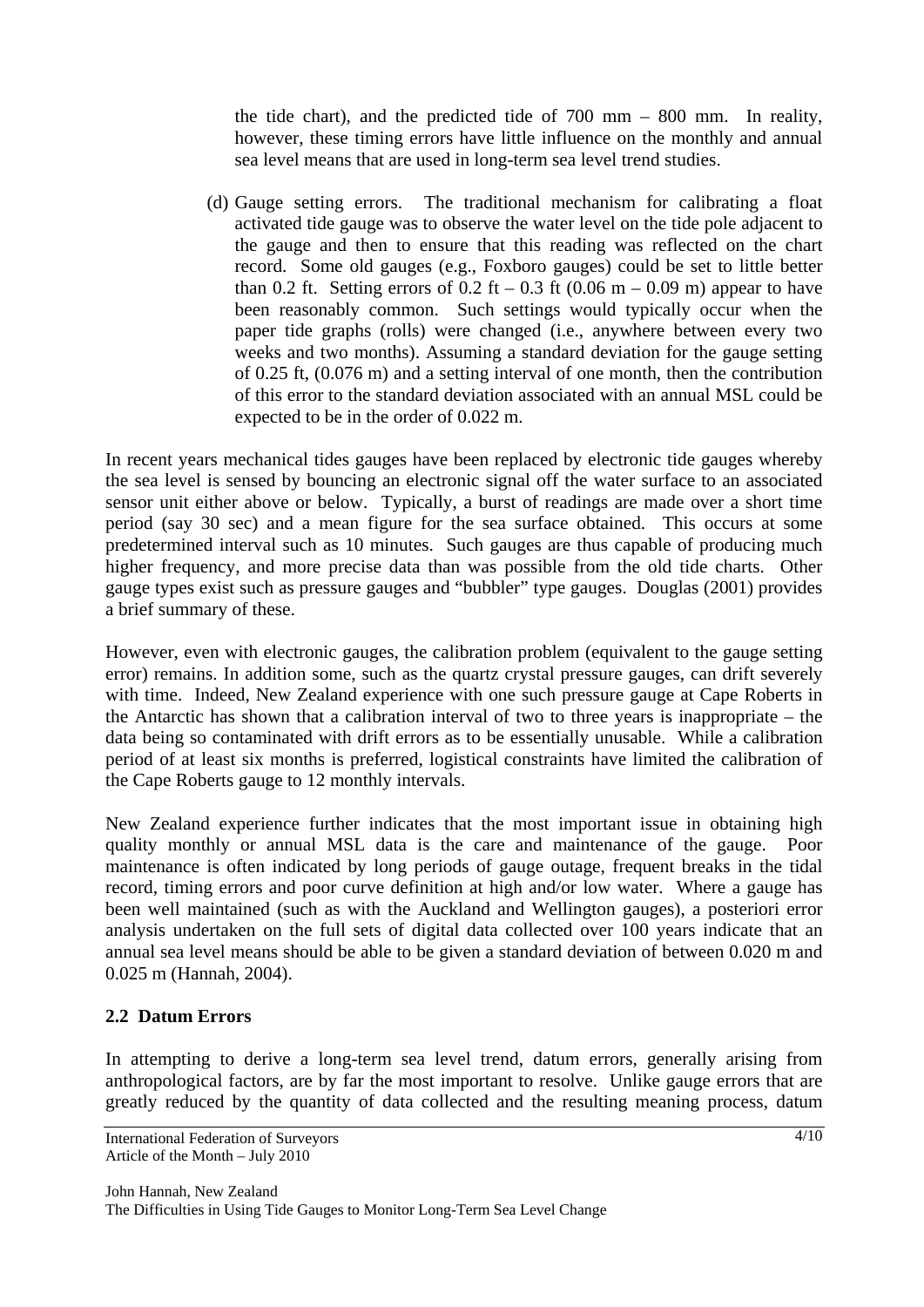errors can be subtle, tend to be systematic and, if not correctly resolved, will completely invalidate a sea level record. Such errors can arise from the following sources.

- (a) When tide gauges are shifted from one wharf structure to another and the new gauge zero differs by some unknown (or unrecorded) quantity from the previous gauge zero. In recent attempts to reconstruct the tidal record at New Plymouth it has become apparent that the tide gauge had been moved from one wharf to another at least four times since 1918. In the case of the Wellington gauge, written records indicate that the gauge was moved between 1944 and 1945, but there is no record of a datum shift. The MSL data before and after that date indicate with some clarity that such a datum shift occurred (c.f., Hannah, 1990). An analysis of the data indicated that the shift was in the order of 0.025 m.
- (b) When a tide pole is replaced and the new pole is set at a different level than the previous one. When it remembered that the tide pole is the means by which tide gauges have historically been calibrated, then it becomes clear that any unrecorded shift in the tide pole will immediately translate into an unrecorded datum change. Tide poles, which are attached to wharf structures, can easily be damaged by vessels and are often obliterated by oil and other port debris. It is likely that even a well built tide pole will require replacement on a 20 year cycle. A recent detailed analysis of the records relating to the well maintained Lyttelton gauge, indicates unrecorded variations in the position of the tide pole of 0.08 ft (0.024 m) over a 40-year period. The dates when specific changes occurred are not known. In reality the tide pole is the fragile link that holds a tidal record together. If the position of the tide pole has not been monitored throughout the history of the tidal record then the record must be subject to question as must the accuracy of any subsequent long-term sea level analysis.
- (c) When there is no consistent history of leveling from stable benchmarks to the tide pole. Any local subsidence in a wharf structure (and thus in the attached tide pole or tide gauge) will only be detected if there has been a consistent history of leveling to stable local benchmarks. For example, for many years, and in earlier sea level analyses the Wellington gauge was assumed stable (Hannah, 1990). However, by 2003, a sufficiently long time series of local leveling data had been collected so as to indicate an apparent long-term subsidence in the wharf structures of about 0.15 mm/yr (Hannah, 2004). Conversely, at Dunedin, it has only become clear recently that certain local bench marks are subsiding while the wharf structures remain stable. The 2004 analysis of long-term sea level change, which assumed both were subsiding, gave a result of a sea level rise of 0.94 mm/yr (Hannah, 2004). The most recent analysis (with this erroneous assumption corrected), now shows a sea level rise of 1.3 mm/yr – a very significant difference.
- (d) Changes in the setting of the gauge datum. It is altogether possible that a gauge may exhibit none of the above three problems but yet still exhibit obvious datum shifts. This typically happens when some new (or different)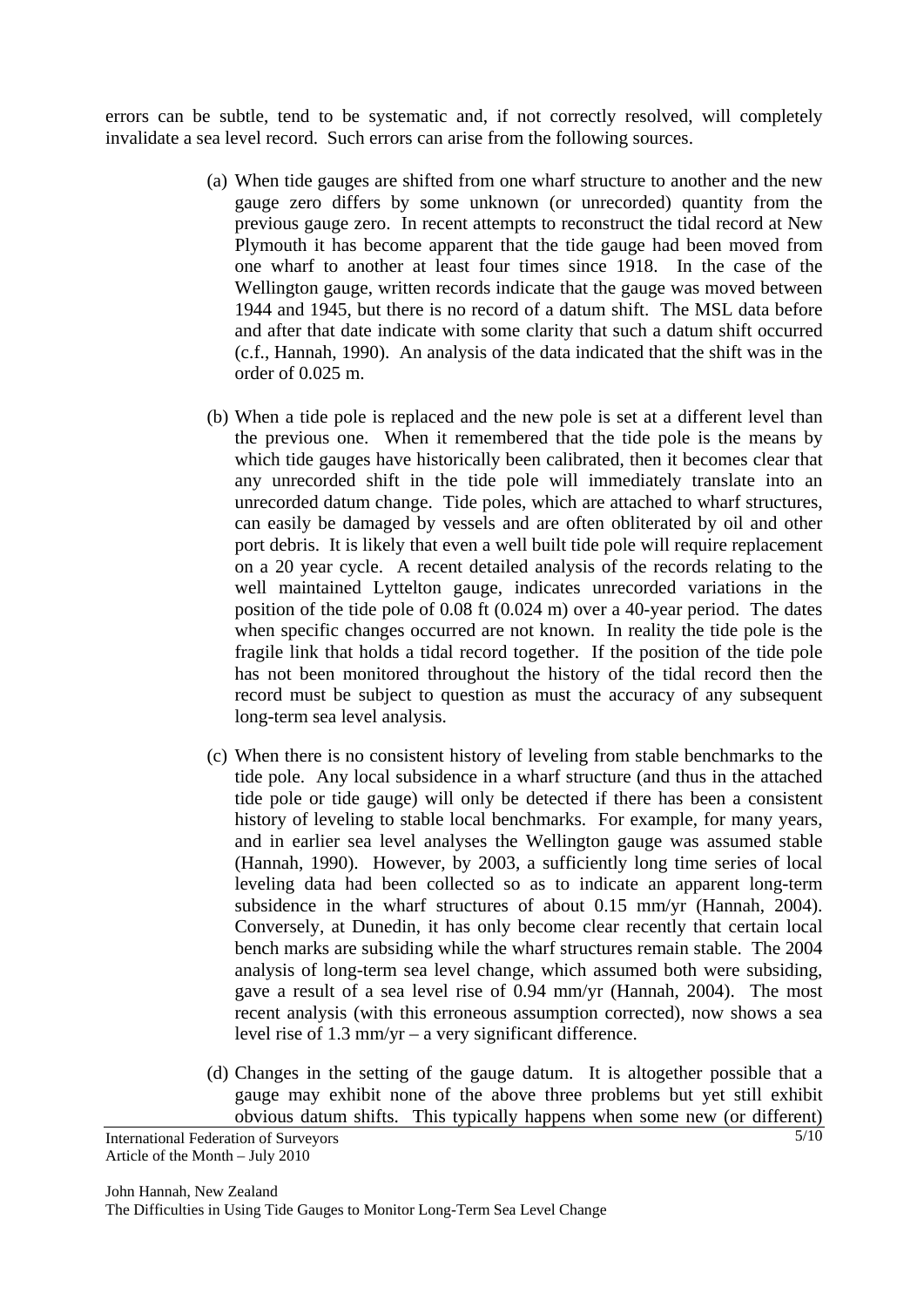figure is adopted for a gauge datum and when the tidal recording device is reset accordingly. At New Plymouth, for example, it is clear that changes in the gauge setting of 1.0 ft (0.305 m), 1.5 ft (0.457 m), 2.0 ft (0.610 m) and 3.0 ft (0.914 m) all occurred in the space of 10 years. In two such cases there was no clear record of exactly why or when this had happened. Indeed, it appears that there was some confusion between the Port Authority (the owner and operator of the gauge) and the national surveying and mapping organization (responsible for the tidal predictions), as to what datum offset should have been set.

In summary, the New Zealand experience is clear. Given a reasonable tidal record over a long period of time, a clear and unambiguous datum history is the single most important issue to be resolved if there is to be a reliable estimate for long-term sea level change. It is around this issue that the greatest risk of unwarranted assumptions of reliability and consistency exist – particularly from those who may not be intimately familiar with the specifics of the history of a particular gauge.

# **2.3 Analysis Errors**

While datum errors tend to be the most difficult to resolve (due to the need for good record keeping over periods of many decades), analysis errors, or other unmodelled systematic effects, can also intrude. The removal of the tidal signal by a low-pass filter and by averaging techniques is very effective. Other fluctuations in sea level such as those arising from shallow water effects, storm surges and wind set-up, while not easily modeled, are effectively eliminated by using monthly and annual sea level means. However, there is real danger in seeking to resolve accurately long-term sea level changes from data sets of less than 60 years in length. Douglas (2001), for example, summarises research showing that large variations in the estimates of sea level rise can be explained in nearly all cases by the selection criteria used by a particular investigator – short records being one of the most important. It is vital that the periodic effects from such signals as inter-decadal variability be eliminated (Holgate and Woodworth, 2004). Studies in New Zealand by Goring and Bell (1999) and by Bell et al (2000) reveal the importance of the Inter-decadal Pacific Oscillation (IPO) and the El Nino Southern Oscillation (ENSO) on sea level variability at Auckland and Tauranga. Indeed, it has been speculated that such effects might extend as far south as Lyttelton.

A second analysis problem that can arise relates to the influence of unmodelled hydrological effects. The Hunter River, for example, has had an influence on the data produced by the Newcastle tide gauge on the East Coast of Australia. Equally, one of New Zealand's longest tidal records (Westport) was compromised by similar effects. The Westport gauge sits at the mouth of the Buller River. If climate change brings with it changes in rainfall patterns (as is expected to happen), then the prospect exists for apparent sea level change to be masked or exacerbated by changes in river flow.

# **2.4 Geophysical Effects**

Early sea-level change analyses showed wide variation in result (e.g., Gornitz, 1995). However, much of this variation was subsequently able to be explained by ensuring that the tide gauge

International Federation of Surveyors Article of the Month – July 2010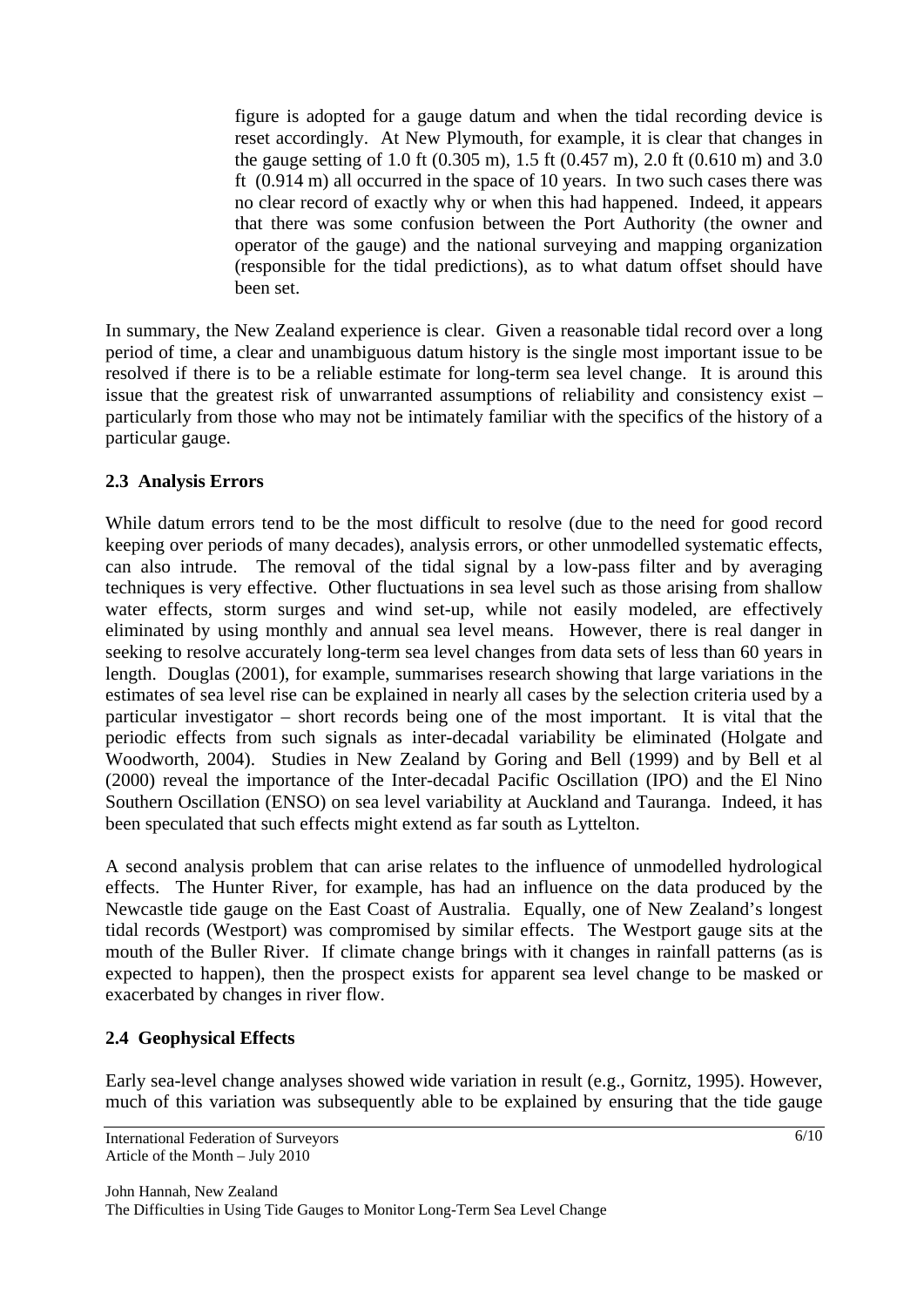records used met five criteria. These were: (1) that the records be at least 60 years in length, (2) that they not be from sites at collisional tectonic plate boundaries, (3) that they be 80% complete or better, (4) that at low frequencies they be in reasonable agreement with nearby gauges sampling the same water mass, and (5) that they not be from areas deeply covered by ice during the last glacial maximum (Douglas, 1997). Reasons (2) and (5) are the issues addressed in this section.

#### 2.4.1 Tectonic Motion at Plate Boundaries

New Zealand sits astride the boundary between the Pacific and Australian tectonic plates. The lateral movement between these plates is known to be in the order of 35-40 mm/yr (Bevan et al, 2002). Of the four New Zealand tide gauges with 80 or more years of data, three (Auckland, Lyttelton and Dunedin) sit well away from the collision zone. Only the gauge at Wellington sits within the zone. Hannah (1990) has argued that the high level of coherence between the long-term sea level trends at these four gauges provides some comfort in the view that the differential vertical uplift between these four gauges (should it exist) is relatively small. However, until a sufficiently long time series of data is available that provide accurate estimates of regional vertical tectonic uplift, the influence of such effects remains unknown.

## 2.4.2 Glacial Isostatic Adjustment

The second geophysical effect to be considered in the interpretation of any tide gauge record is that of glacial isostatic adjustment (GIA). Vertical motions from this effect are estimated by using a geophysical model (e.g., Peltier, 2001), the size of the motion varying according to the model adopted. For example, GIA estimates for Auckland range from 0.1 mm/yr (from the ICE4G (VM2) model to 0. 55 mm/yr (from the JM120,1,3 model). Similar levels of variability in estimate are found at other New Zealand tide gauges.

It is encouraging to note that the above two issues now show real promise of resolution. While not able to be separated readily, it is anticipated that their total effect will be able to be estimated by the use of GPS receivers installed alongside (or in close proximity) to tide gauges. It is the expectation that the daily position solutions from these receivers, when examined over long periods of time (10 years or longer), will allow an assessment to be made of any absolute land motion whether it be from tectonic or GIA causes. In New Zealand GPS receivers have been collocated with the tide gauges in the Ports of Auckland, Wellington, Lyttelton and Dunedin since 1999. The tide gauge records at each of these ports extend back to 1900. Preliminary results indicate that the regional land motion is in the order of 1.00 mm/yr (Denys et al, 2009). At this time experiments are underway to determine final strategies for processing the GPS data.

## **3. LOOKING TO THE FUTURE**

In looking to future long-term sea level change analyses, it is crucial not only that reliable tide gauges be maintained at existing sites where long records exist, but also that any datum changes be carefully determined and recorded. In some cases this may require the negotiation of agreements between port companies (typically with commercial objectives) and national science/research agencies (with research objectives). In New Zealand, in the 1990s, the failure to resolve these issues adequately has had a damaging impact on some tide gauge records. The recent resolution of these issues has improved the situation considerably. However, constant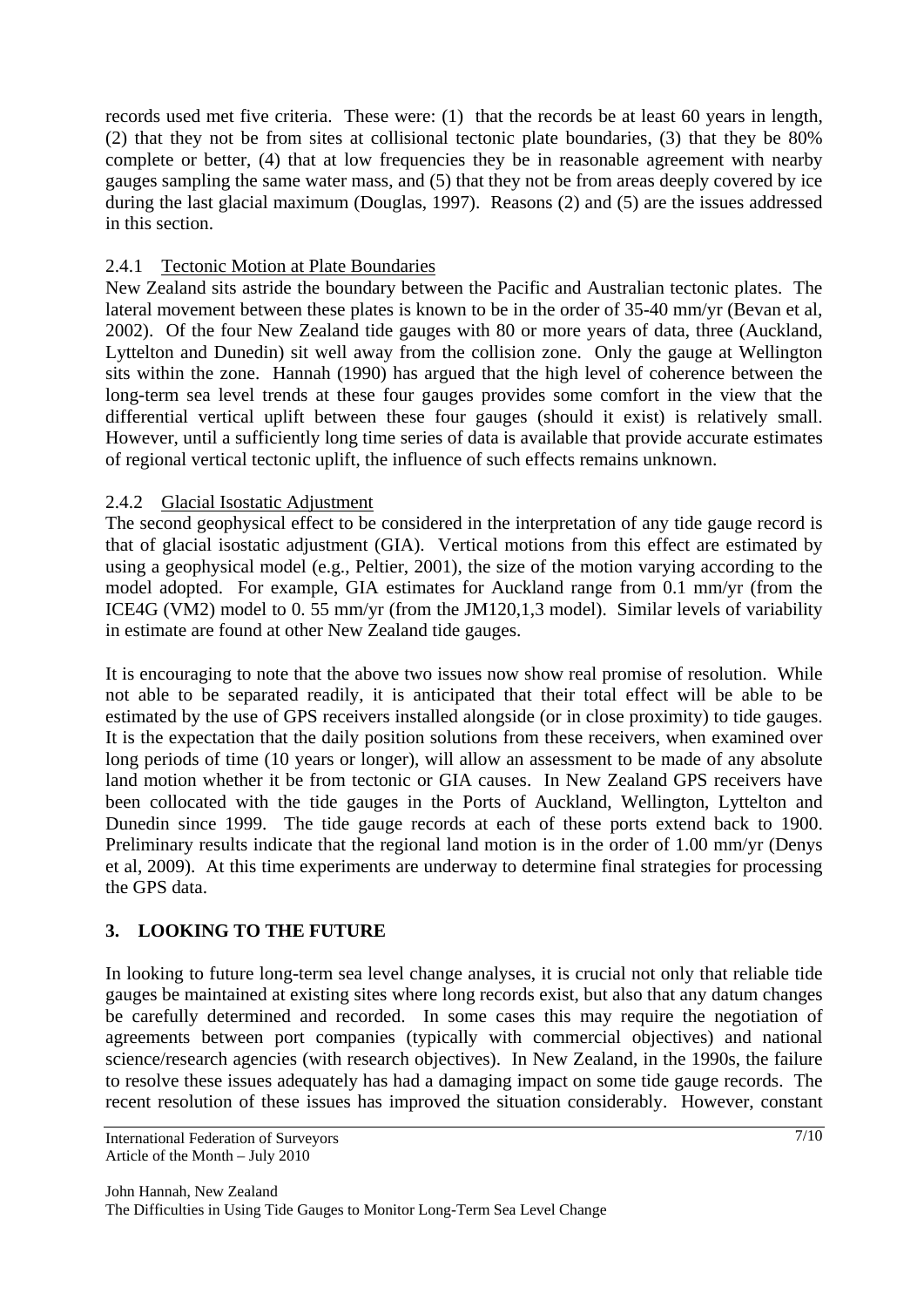vigilance is required. Nowhere is this better illustrated than at Auckland where the tide gauge has been moved three times since 2000 and where links to stable local bench marks have not been adequately maintained due to local construction activities.

The installation of CGPS receivers on or beside tide gauges a decade ago now opens the possibility for an independent assessment of any vertical land motion irrespective of cause. Having come thus far, it is vital that such initiatives continue. Longevity of data set is a crucial factor in accurate and sound future scientific analysis as is consistency and accuracy in processing strategy.

#### **4. CONCLUSIONS**

It is an easy matter to adopt a tide gauge record from a national or international database without any real thought as to its overall quality. While temporary (or short term) operational difficulties in collecting tide gauge data can usually be overcome by using monthly or annual sea level means, datum shifts are not so able to be overcome. New Zealand experience indicates that these are by far the most important issues to be resolved if a high quality, consistent tide gauge record is to be produced. By their very nature tide gauge records are fragile and can only be considered to be usable for long-term sea level change studies if there is a long, consistent and reliable datum history. In addition, if there are to be reliable estimates of eustatic sea level rise then any geophysical effects must be able to be removed. As New Zealand reaches the anniversary of a decade of CGPS measurements, it is encouraging to realize that this latter goal is now in sight.

International Federation of Surveyors Article of the Month – July 2010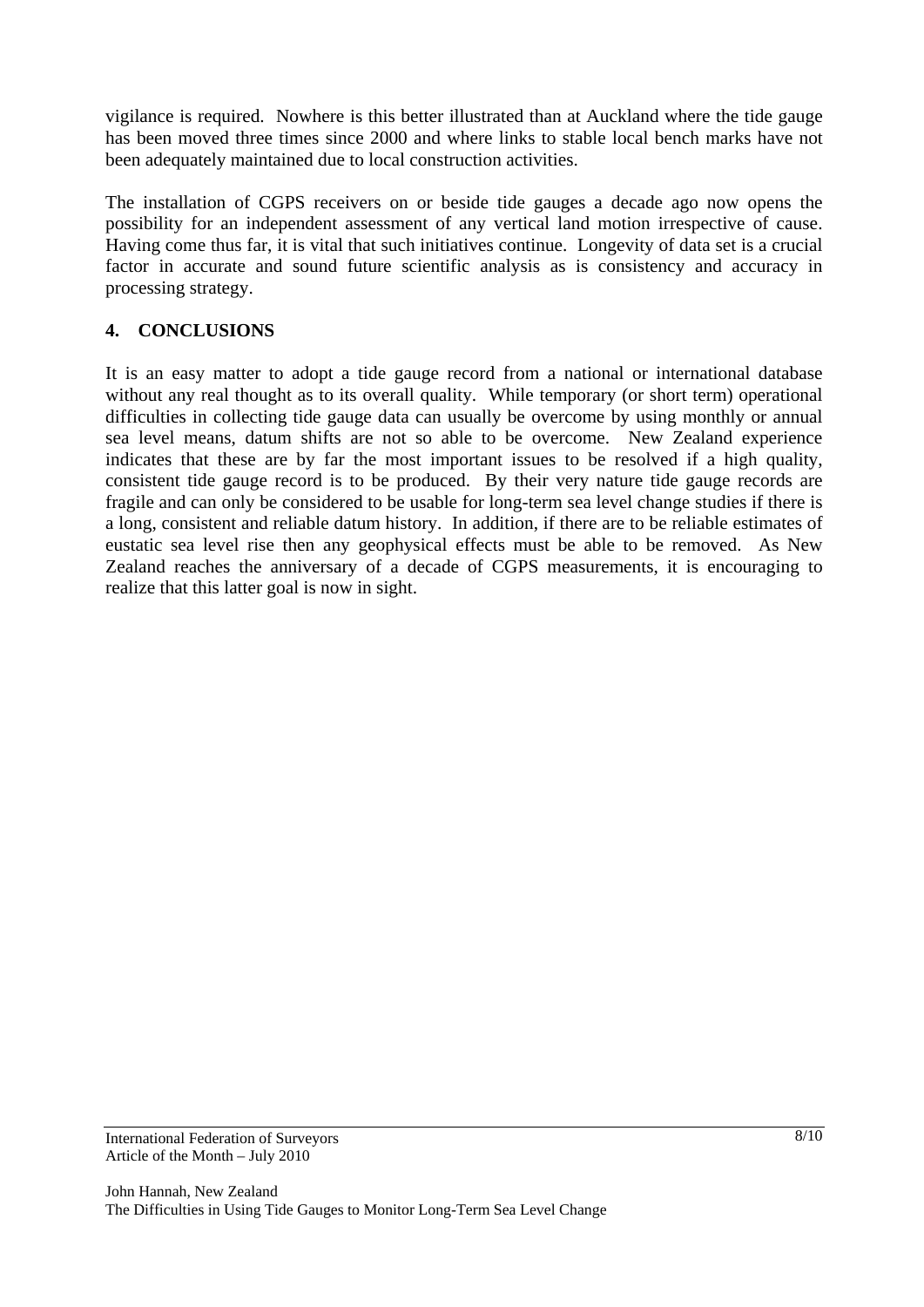#### **REFERENCES**

Bell, R.G., D.G. Goring, De Lange, W.P, (2000). Sea-level change and storm surges in the context of climate change, *Trans., 27(1/Gen)*, 10 pp., Inst. of Professional Engineers N.Z.

Bevan, J., Tregoning, P., Bevis, M., Kato, T., Meertens, C., (2002). Motion and rigidity of the Pacific Plate and implications for plate boundary deformation. *J. Geophys. Res.,* 107(B10), 2261.

Chambers D.P., Ries, J.C., Shum, C.K., Tapley, B.D., (1998). On the use of tide gauges to determine altimeter drift*. J. Geophys. Res.,* 103(C6), 12,885-12,890.

Denys, P., Hannah, J., Beavan, J., (2009). Tide gauge – CGPS measurements in New Zealand. Proceedings, IAG 2009: Geodesy for planet earth. *In press.*

Douglas, B. C., (1997). Global sea level rise: A redetermination. *Surveys Geophys.* 18, 279- 292.

Douglas, B. C., (2001). Sea level change in the era of the recording, in *Sea level rise - history and consequences*, edited by B.C. Douglas et al, Academic Press, New York.

Gornitz, V., (1995). Sea-level rise: A review of recent past and near-future trends, *Earth surface processes and landforms,* 20, 7-20.

Goring, D.G., Bell, R.G., (1999). El Niño and decadal effects on sea-level variability in northern New Zealand: A wavelet analysis, *N.Z. Jour. of Marine and Freshwater Research, 33*, 587-598,

Hannah, J., (1990). Analysis of MSL data from New Zealand for the period 1899-1988. *J. Geophys. Res.,* 95(B6), 12,399-12,405.

Hannah, J., (2004). An updated analysis of long-term sea level change in New Zealand. *Geophys. Res. Letters,* 31, L03307.

Holgate S.J., Woodworth, P.L., (2004). Evidence for enhanced coastal sea level rise during the 1990s. *Geophys. Res. Letters* 31, L07305.

Hydrographer of the Navy (1969). *Admiralty Manual of Hydrographic Surveying, Volume 2*.

IPCC (2001), Climate Change 2001, The Scientific Basis, 3rd Assessment Report, Cambridge University Press.

IPCC (2007), Climate Change 2007, The Physical Science Basis,  $4<sup>th</sup>$  Assessment Report, Cambridge University Press.

International Federation of Surveyors Article of the Month – July 2010